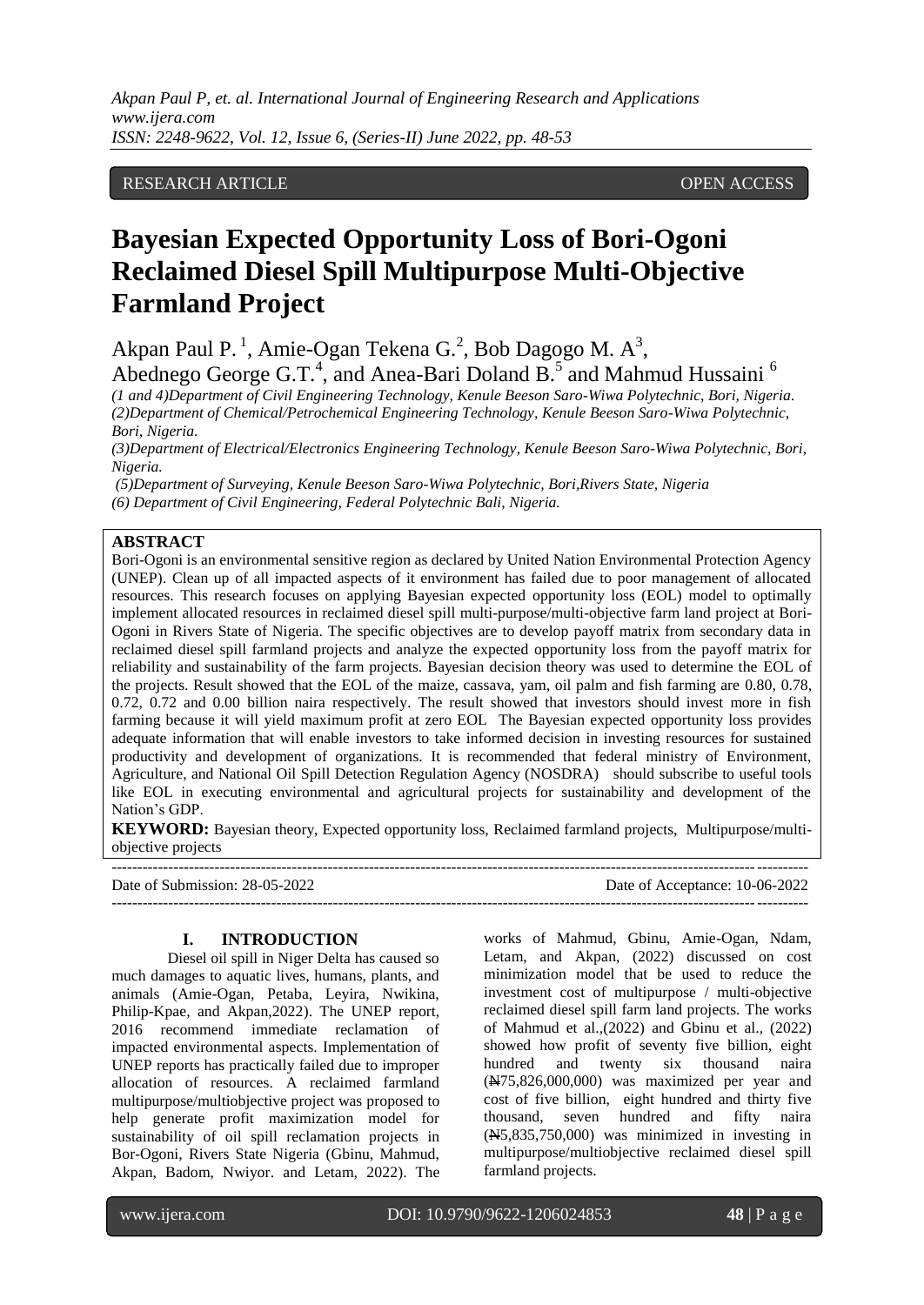Much more profit can be obtained from the pay off matrix developed by Gbinu et al.,(2022) and Mahmud et al.,(2022). Bayesian decision theory can be used to take optimal market decision that can optimally yield much more profit to further develop and sustain the farmland project ( Ramalakshmi and Sharathchandra,2015). Xiang and Landschoot, (2019) developed a modal-based Bayesian interference to accomplish estimation of the directions of arrivals (DoAs) of sound sources. The thought Angelini, (2019) showed that, prior analysis, preposterous analysis, posterior analysis provides managers the best framework or models to take informed decision. Valdés , Cheng ,Comendador and Nieto (2018) combined Bayesian Network and information theory to forecast mid air accident reoccurrence in aviation industry. Bayesian models can be used to detect hidden cause of losses in complex multipurpose/ multi-objective farmland project to minimize unexpected futuristic losses (Yamazaki and Motomura, 2019). Bayesian decision models can be used to rank the impact of multipurpose/multi-objective farmland project structure to suggest possible future modifications of the system for improvement and sustainability (Schneps, Overill, and Lagnado ,2018). According to Martel-Escobar, Vázquez-Polo and Hernández-Bastida (2018); David, Fabrizio, and Refik (2019), and Mihali, Van Opheusden , and Ma (2017), Bayesian inference is used to audit prior information using complex entropy priors. This makes it possible to audit errors in complex multipurpose/multi-objective farmland project structures proposed by Gbinu et al., (2022) and Amie-Ogan et al.,(2022). In the view of Stengård and van den Berg (2019); Rigoli , Mathys , Friston and Dolan (2019); Wei (2019); Lee,Wang, Vlahov , Brar and Theodorou (2018),and Shen and Ma (2016), Bayesian decision theory is useful in scaling workers performances based on perceptual decisionmaking task and to suggest how incentive value of an option is affected by other options available during choice and by options presented in the past. This will help increase returns of investment of the project and the model can be replicated in other multipurpose multi-objective projects (Hardwicke, Tessler, Peloquin, and Frank ,2018; Cook and Puri, 2017 and Davis ,Kisiel and Duckstein, 2018)

Scholars have not explored the Bayesian expected opportunity loss in multipurpose/multiobjective projects. Hence, this research is geared towards determining the Bayesian expected opportunity loss of the farmland project. Gupta (2014) considered an alternative approach to minimizing EMV approach. He postulated that the EOL approach is geared towards minimizing possible investment strategies that results in expected opportunity loss. Expected opportunity loss or expected value of regrets represents the amount by which maximum possible profit will be reduced under various possible stock actions. The course of action that minimizes these losses or reductions is the optimal decision alternative.

## **II. MATERIALS AND METHODS**

The method used in this research is based on the thoughts of Taha (2013); Gupta and Hira (2014); Gbinu et al., (2022), and Mahmud et al.(2022). Pay off matrix of Bori-Ogoni multipurpose multi-objective reclaimed diesel spill farmland project was used to analyse and determine the expected opportunity loss of the projects using Bayesian decision theory.

To determine the EOL of the farmland projects, prepare the conditional profit table for each decision - event combination and write the associated probabilities. For each event, determine the conditional opportunity loss (COL) by subtracting the payoff from the maximum payoff for that event. Calculate the expected opportunity loss (EOL) for each decision alternative by multiplying the COL'S by the associated probabilities and then adding the values. Finally, select the alternative that yields the lowest EOL. (Gupta and Hira, 2014).

## **III. EXPECTED OPPORTUNITY LOSS (EOL) ANALYSIS**

Preparation of conditional profit table for each decision - event combination and writing of the associated probabilities.

| State of nature |             | Expected profits from different Farm types (Billion Naira) |         |       |          |         |  |
|-----------------|-------------|------------------------------------------------------------|---------|-------|----------|---------|--|
| (Lands)         | Probability | Maize                                                      | Cassava | Yam   | Oil Palm | Fishery |  |
| Hectre A        | 0.10        | 0.010                                                      | 0.020   | 0.050 | 0.050    | 0.440   |  |
| Hectre B        | 0.32        | 0.040                                                      | 0.070   | 0.160 | 0.160    | 1.320   |  |
| Hectre C        | 0.10        | 0.010                                                      | 0.020   | 0.050 | 0.050    | 0.440   |  |
| Hectre D        | 0.23        | 0.030                                                      | 0.050   | 0.110 | 0.110    | 0.880   |  |
| Hectre E        | 0.25        | 0.010                                                      | 0.020   | 0.050 | 0.050    | 0.440   |  |

**Table 3.1 Conditional profit table (Billion naira)**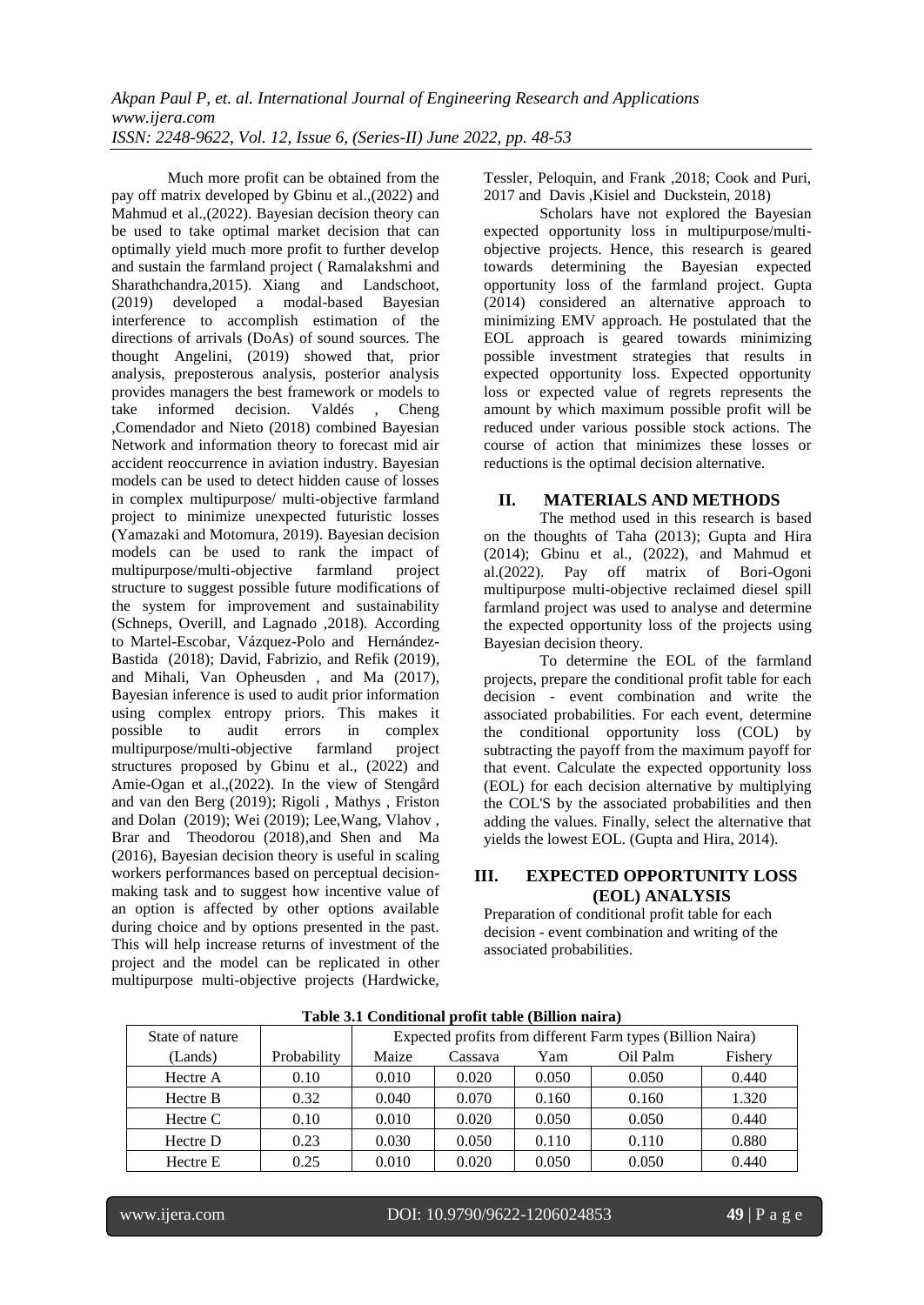*Akpan Paul P, et. al. International Journal of Engineering Research and Applications www.ijera.com ISSN: 2248-9622, Vol. 12, Issue 6, (Series-II) June 2022, pp. 48-53*

Determination of conditional opportunity loss (COL) by subtracting the payoff from the maximum payoff for each event

| <b>State of nature</b> |                    | <b>Expected profits from different Farm types (Billion Naira)</b> |         |       |                 |                |  |
|------------------------|--------------------|-------------------------------------------------------------------|---------|-------|-----------------|----------------|--|
| (Lands)                | <b>Probability</b> | <b>Maize</b>                                                      | Cassava | Yam   | <b>Oil Palm</b> | <b>Fishery</b> |  |
| Hectre A               | 0.10               | 0.430                                                             | 0.420   | 0.390 | 0.390           | 0.000          |  |
| Hectre B               | 0.32               | 1.280                                                             | 1.250   | 1.160 | 1.160           | 0.000          |  |
| Hectre C               | 0.10               | 0.430                                                             | 0.420   | 0.390 | 0.390           | 0.000          |  |
| Hectre D               | 0.23               | 0.850                                                             | 0.830   | 0.770 | 0.770           | 0.000          |  |
| Hectre E               | 0.25               | 0.430                                                             | 0.420   | 0.390 | 0.390           | 0.000          |  |

Calculation of the expected opportunity loss (EOL) for each decision alternative by multiplying the COL'S by the associated probabilities and adding the values

| State of nature |             | Expected profits from different Farm types (Billion Naira) |         |       |          |         |  |
|-----------------|-------------|------------------------------------------------------------|---------|-------|----------|---------|--|
| (Lands)         | Probability | Maize                                                      | Cassava | Yam   | Oil Palm | Fishery |  |
| Hectre A        | 0.10        | 0.043                                                      | 0.042   | 0.039 | 0.039    | 0.000   |  |
| Hectre B        | 0.32        | 0.410                                                      | 0.400   | 0.371 | 0.371    | 0.000   |  |
| Hectre C        | 0.10        | 0.043                                                      | 0.042   | 0.039 | 0.039    | 0.000   |  |
| Hectre D        | 0.23        | 0.196                                                      | 0.191   | 0.177 | 0.177    | 0.000   |  |
| Hectre E        | 0.25        | 0.108                                                      | 0.105   | 0.098 | 0.098    | 0.000   |  |
| EOL (Naira)     |             | 0.799                                                      | 0.780   | 0.724 | 0.724    | 0.000   |  |

Selection of the alternative that yields the lowest EOL.The minimum expected loss is 0.00 naira. The action call for investors to invest more in fishery as the expected loss is zero naira. Maize and cassava farming is expected to have a maximum expected opportunity loss of 0.80 and 0.78 billion naira respectively. Lesser profit is expected here because more losses are anticipated. Yam and oil palm farming are much more lucrative to invest in sequel to the fact that their EOL are 0.72 billion naira respectively compared to maize and cassava farming with the highest EOL''S of 0.80 and 0.78 billion naira respectively. Investors may consider to also invest in oil palm and yam since their EOL's are lesser compared to maize and cassava.

#### **IV. RESULTS AND DISCUSSION**

#### **Table 4.1. Payoff matrix of accrued benefit from farm produce on five hectares of reclaimed diesel spill cultivated on five hectares of land in Bori per billion naira**

| Player A |                 |       |         |      |          |         |  |
|----------|-----------------|-------|---------|------|----------|---------|--|
|          |                 | Maize | Cassava | Yam  | Oil Palm | Fishery |  |
|          | Hectares A 10\% | 0.01  | 0.02    | 0.05 | 0.05     | 0.44    |  |
| Player B | Hectares B 32%  | 0.04  | 0.07    | 0.16 | 0.16     | 1.32    |  |
|          | Hectares C 10%  | 0.01  | 0.02    | 0.05 | 0.05     | 0.44    |  |
|          | Hectares D 23%  | 0.03  | 0.05    | 0.11 | 0.11     | 0.88    |  |
|          | Hectares E 25%  | 0.01  | 0.02    | 0.05 | 0.05     | 0.44    |  |

## **Discussion of the result in table 4.1**

- i. Table 4.1 showed the payoff matrix of diesel spill that affected 10%, 32%, 10%, 23% and 25% of land in Hectre A,B,C,D,E and F of Bori respectively.
- ii. Player A plays his strategy to minimize cost of cultivating maize, cassava, yam oil palm and fishery while player B plays his strategy to maximize profit on hectare A,B,C,D and E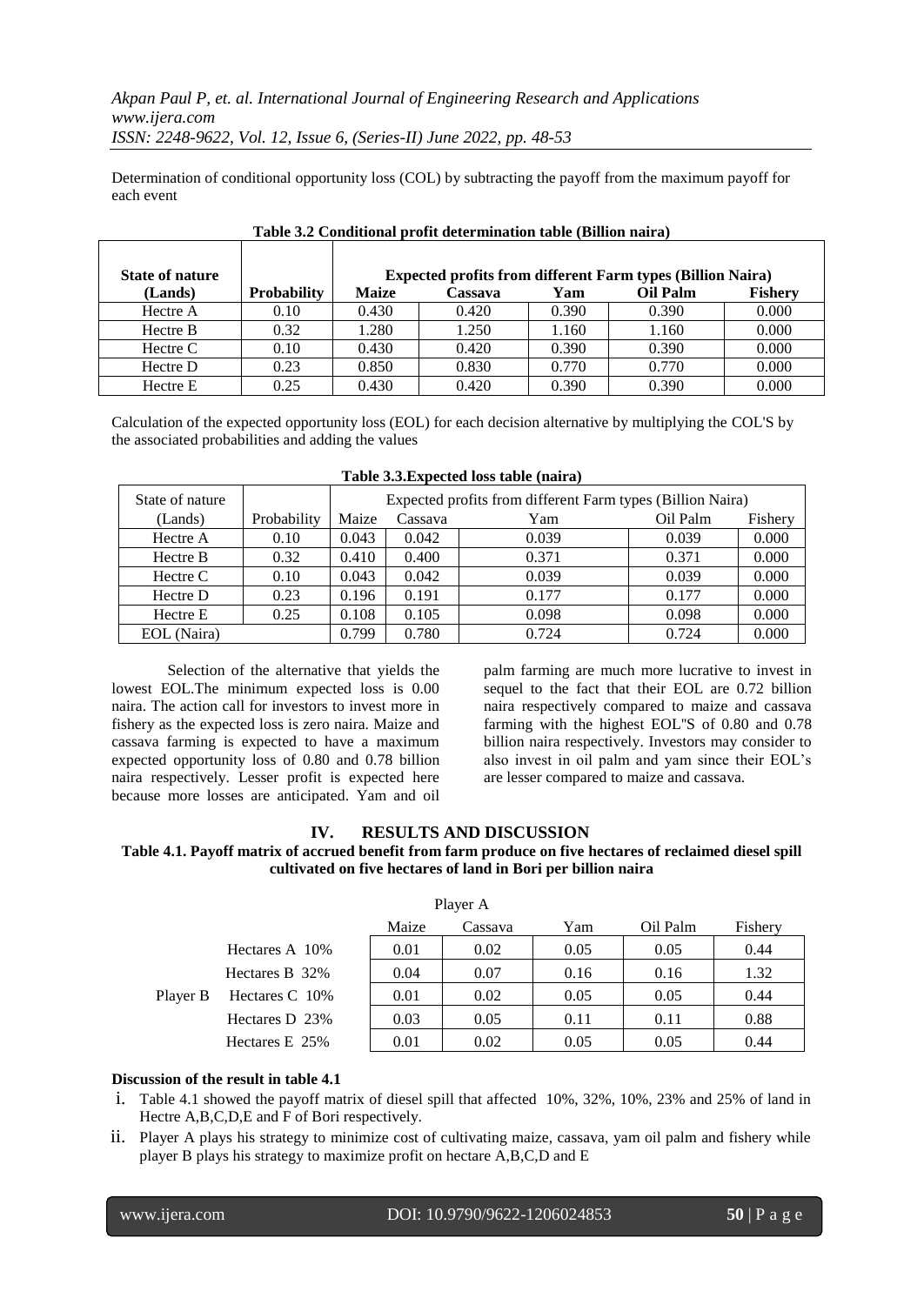iii. The value in the payoff matrix is the accrued benefit per billion naira of a multipurpose multi objective project.

| Tuble 112 Results of expected 1999 tuble (Diffion mail a) |      |                  |                                                            |       |          |         |  |  |
|-----------------------------------------------------------|------|------------------|------------------------------------------------------------|-------|----------|---------|--|--|
| State of nature                                           |      |                  | Expected profits from different Farm types (Billion Naira) |       |          |         |  |  |
| Probability<br>(Lands)                                    |      | Maize<br>Cassava |                                                            | Yam   | Oil Palm | Fishery |  |  |
| Hectre A                                                  | 0.10 | 0.043            | 0.042                                                      | 0.039 | 0.039    | 0.000   |  |  |
| Hectre B                                                  | 0.32 | 0.410            | 0.400                                                      | 0.371 | 0.371    | 0.000   |  |  |
| Hectre C                                                  | 0.10 | 0.043            | 0.042                                                      | 0.039 | 0.039    | 0.000   |  |  |
| Hectre D                                                  | 0.23 | 0.196            | 0.191                                                      | 0.177 | 0.177    | 0.000   |  |  |
| Hectre E                                                  | 0.25 | 0.108            | 0.105                                                      | 0.098 | 0.098    | 0.000   |  |  |
| EOL (Naira)                                               |      | 0.799            | 0.780                                                      | 0.724 | 0.724    | 0.000   |  |  |

## **Table 4.2 Results of expected loss table (Billion naira)**

#### **Discussion of the result in table 4.2**

The minimum expected loss is 0.00 billion naira. The action call for investors to invest more into fishery as the expected loss is zero naira.

ii Maize and cassava farming is expected to have a maximum expected opportunity loss of 0.80 and 0.78 billion naira respectively .

iii Yam and oil palm farming are expected to have EOL of 0.72 billion naira respectively compared to maize and cassava farming with EOL''S of 0.80 and 0.78 billion naira respectively. It is expected that investors may also consider to cultivate yam and palm oil as much more profit can be maximized compared to maize and cassava.

## **V. CONCLUSION**

The value in the payoff matrix is the accrued benefit per billions of naira for a multipurpose multi objective project reclaimed diesel spill farmland projects. This action calls for managers and investors to invest more in fishing because it has minimum expected loss of 0.00 naira and highest maximum anticipated profit. Yam and palm oil farming will maximize much more profit compared to maize and cassava farming because they have the least EOL of 0.72 billion naira respectively compared to maize and cassava with the highest EOL of 0.80 and 0.78 billion naira respectively. However, if investors invest more in research to know the possible cause of incurred expected opportunity loss in the project, and put appropriate measures in place to prevent such reoccurrence, then their EOL will reduce and profits can be optimally maximized.

#### **VI. RECOMMENDATION**

Federal ministry of environment, agriculture and national oil spill detection regulation agency (NOSDRA) in alliance with the legislative arm of government should sponsor bill for the adoption and implementation of the developed EOL optimization model of reclaimed diesel spilled soil since it will help fulfill the requirements of ISO 14001:2015 standards.

## **VII. CONTRIBUTION TO KNOWLEDGE**

The Bayesian expected opportunity loss model developed will help manager of multipurpose/multiobjective reclaimed oil spill farmland projects and other lucrative projects to take informed decision in investment that will optimally develop and sustain the projects.

This research work implements Bayesian decision theory in solving the oil spill challenge in Niger Delta and agrees with environmental management system as per ISO 14001:2015.

## **REFERENCES**

- [1]. Amie-Ogan T. G., Petaba L. D., Leyira F. G., Nwikina B. B., Philip-Kpae F. O., and Akpan P. P. (2022). Diesel Spill Retention Modeling Of Niger Delta Soil", *International Journal of Engineering Research and Applications (IJERA)* , 12 (1):50-55, ISSN: 2248-9622 , www.ijera.com.
- [2]. Angelini P., (2019). An Original and Additional Mathematical Model Characterizing a Bayesian Approach to Decision Theory, *Journal of Mathematics Research, Canadian Center of Science and Education*, 11(3), 1-13. https://ideas.repec.org/a/ibn/jmrjnl/v11y2019 i3p1.html
- [3]. Cook M. J. and Puri B. K (2017). Application of Bayesian decision-making to laboratory testing for Lime disease and comparison with testing for HIV, *International journal of general medicine*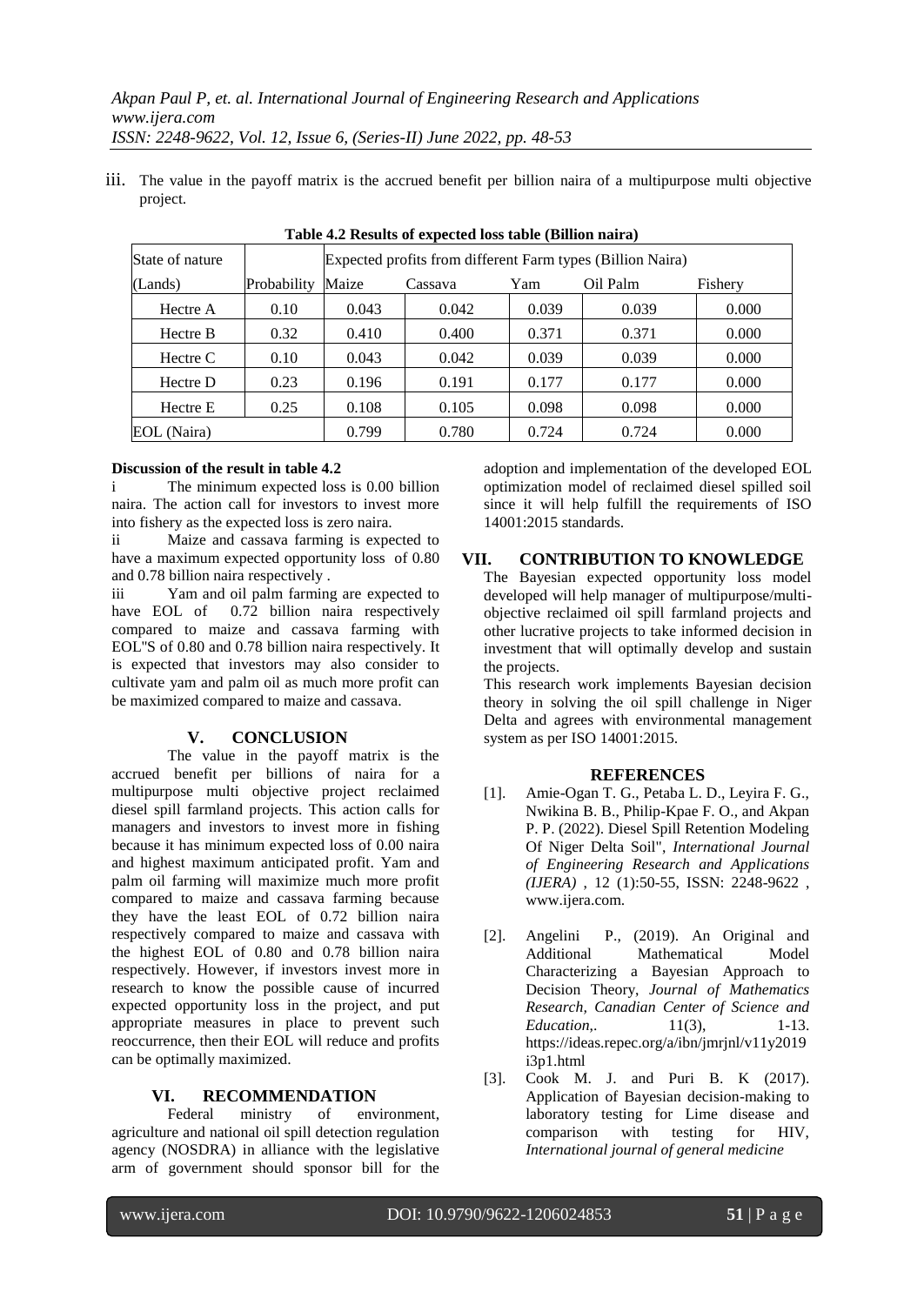*Akpan Paul P, et. al. International Journal of Engineering Research and Applications www.ijera.com ISSN: 2248-9622, Vol. 12, Issue 6, (Series-II) June 2022, pp. 48-53*

- [4]. David R.I., Fabrizio R., and Refik S. (2019). Advances in Bayesian decision making in reliability*, European Journal of Operational Research*, Received 23 December 2017, Revised 9 March 2019, Accepted 13 March 2019, Available online 16 March 2019.doi.org/10.1016/j.ejor. 2019.03.018
- [5]. https://www.sciencedirect.com/science/articl e/abs/pii/S0377221719302577
- [6]. Davis D. R.,Kisiel C.C. and Duckstein L. (2018). Bayesian decision theory applied to design in hydrology, *Journal of Water Resources Research*, doi.org/10.1029/WR008i001p00033 https://agupubs.onlinelibrary.wiley.com/doi/1 0.1029/WR008i001p00033
- [7]. Gbinu K. S., Mahmud H., Akpan P. P., Badom F. Z., Nwiyor P. S. and Letam L. P. (2022). Profit Maximization Modeling Of Bori-Ogoni Multipupose Multi Objective Diesel Spill Land Reclamation Project, *International Journal of Engineering Research and Applications (IJERA)* , 12  $(1),37-41,$  ISSN: 2248-9622 [www.ijera.com.](http://www.ijera.com/)
- [8]. Gupta P. K and Hira D. S. (2014). Operations Research,S Chand & Company Pvt. Ltd, New Deli, India,*S. Chand publishing*, 7th Edition,1498.
- [9]. Hardwicke, T., Tessler, M., Peloquin, B., & Frank, M. (2018). A Bayesian decisionmaking framework for replication. *Behavioral and Brain Sciences*, 41, E132. doi:10.1017/S0140525X18000675
- [10]. Lee K., Wang Z., Vlahov B. I., Brar H. K., Theodorou E. A.(2018). Ensemble Bayesian Decision Making with Redundant Deep Perceptual Control Policies, Submitted on 30 Nov 2018, last revised 19 Feb 2019.
- [11]. Mahmud H., Gbinu K. S., Amie-Ogan T. G., Ndam E., Letam L. P., and Akpan P. P. (2022). Cost Minimization Modelling Of Niger Delta Multi-Pupose/Multi-Objective Diesel Spill Land Reclamation Project, *International Journal of Engineering Research and Applications (IJERA*) , 12  $(1),31-36,$  ISSN:  $2248-9622$ [www.ijera.com.](http://www.ijera.com/)
- [12]. Martel-Escobar M., Vázquez-Polo F.-J. and Hernández-Bastida A. (2018).Bayesian Inference in Auditing with Partial Prior Information Using Maximum Entropy Priors. Entropy,doi.org/10.3390/e20120919,
	- https://www.mdpi.com/1099-4300/20/12/919
- [13]. Mihali A., Van Opheusden B., and Ma, W. J. (2017). Bayesian microsaccade detection.

*Journal of Vision*, 17(1):13, 1– 23,doi:10.1167/17.1.13.

- [14]. Petaba L. D., Badom F. Z., Pepple M. S., Amie-Ogan, T. G. , Nwikina B. B., and Akpan P. P. (2022). Diesel Spill Transportation Modeling Of Niger Delta Soil, *International Journal of Engineering Research and Applications (IJERA)* , 12  $(1).42-49$ , ISSN:  $2248-9622$ www.ijera.com.
- [15]. Ramalakshmi N. and Sharathchandra K. K,(2015). "Bayesian Decision Theory in Marketing Research"-An Analysis of Bayes Theorem in Marketing Decision Making, *International Journal in Management and Social Science,* (10)3,pp 151 http://www.ijmr.net.in email idirjmss@gmail.com
- [16]. Rigoli F, Mathys C, Friston KJ and Dolan RJ (2019). Correction: A unifying Bayesian account of contextual effects in value-based choice. *PLOS Computational Biology* 15(10): e1007366. https://doi.org/10.1371/journal.pcbi.1007366 View correction https://journals.plos.org/ploscompbiol/article ?id=10.1371/journal.pcbi.1005769
- [17]. Schneps L., Overill, R., and Lagnado D. (2018). Ranking the Impact of Different Tests on a Hypothesis in a Bayesian Network. *Entropy,* 20, 856. doi.org/10.3390/e20110856 https://www.mdpi.com/1099-4300/20/11/856
- [18]. Shen S. and Ma W.J., (2016).A detailed comparison of optimality and simplicity in perceptual decision-making, *Psychological Review*, 123 (4), 452-480. DOI: [10.1037/](http://dx.doi.org/10.1037/rev0000028) [rev0000028](http://dx.doi.org/10.1037/rev0000028) [https://www.cns.nyu.edu/malab/static/files/pu](https://www.cns.nyu.edu/malab/static/files/publications/2016%20Shen%20Ma.pdf)
- [blications/2016%20Shen%20Ma.pdf](https://www.cns.nyu.edu/malab/static/files/publications/2016%20Shen%20Ma.pdf) [19]. Stengård E, van den Berg R (2019). Imperfect Bayesian inference in visual perception. *PLoS Comput Biol* 15(4): e1006465. https://doi.org/10.1371/journal.pcbi.1006465 [https://journals.plos.org/ploscompbiol/article](https://journals.plos.org/ploscompbiol/article?id=10.1371/journal.pcbi.1006465) [?id=10.1371/journal.pcbi.1006465](https://journals.plos.org/ploscompbiol/article?id=10.1371/journal.pcbi.1006465)
- [20]. Taha A. T. (2013) Operations Research, *Manipal Technologies Ltd,* Pearson Education, 9th Edition, New Dehli, India
- [21]. UNEP (2016). UNEP Ogoni land oil assessment reveals extent of environmental contamination and threat to human lives. https://www.unenvironment.org/newsandstories/ story/unep-ogoniland-oilassessmentreveals- extent-environmentalcontamination